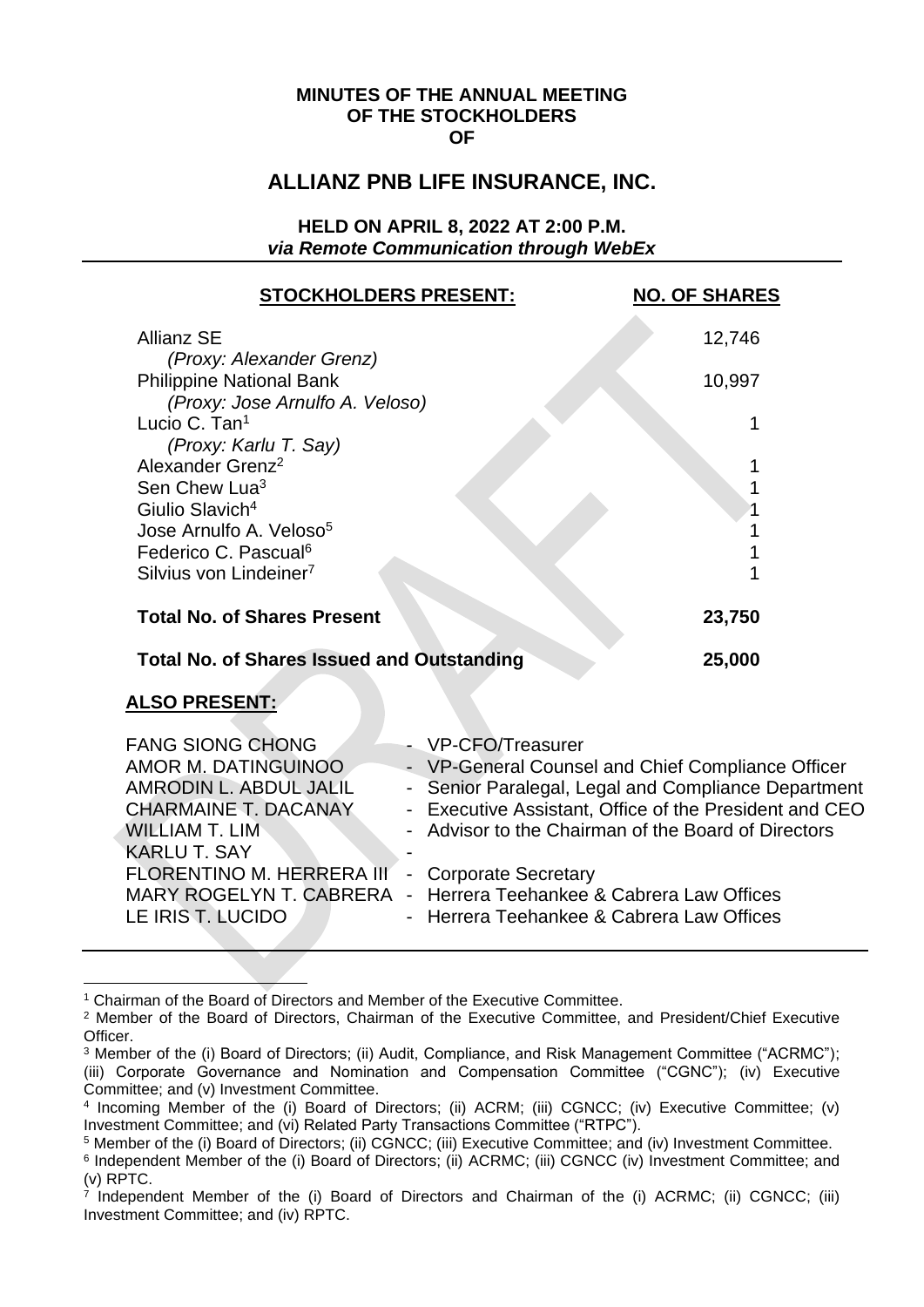Allianz PNB Life Insurance, Inc. Annual Stockholders' Meeting Minutes April 8, 2022 Page 2 of 9

#### **I. CALL TO ORDER**

The President and Chief Executive Officer, Mr. Alexander Grenz ("Mr. Grenz), who was requested to act as Chairman of the meeting, called the meeting to order and presided over the same. The Corporate Secretary, Atty. Florentino M. Herrera III ("Atty. Herrera"), recorded the minutes of the proceedings.

#### **II. CERTIFICATION OF NOTICE AND QUORUM**

Atty. Herrera certified that notice was sent to all stockholders of record of the Corporation on 11 March 2022 or at least twenty-eight (28) days before the meeting.

The meeting was conducted through remote communication pursuant to Section 49 of the Revised Corporation Code of the Philippines, Securities and Exchange Commission Memorandum Circular No. 06 Series of 2020, and Board of Directors' approval on the authorization (i) for the conduct of the 2022 Annual Stockholders' Meeting through remote communication; and (ii) for the stockholders to vote on matters stated in the agenda through remote communication.

All stockholders present attended the meeting through remote communication via WebEx. The stockholders confirmed that they could completely and clearly hear each other. They likewise confirmed receipt of the agenda and all of the materials for the meeting.

After the roll call and foregoing confirmations, Atty. Herrera certified that stockholders representing 95% of the issued and outstanding capital stock of the Corporation were present and/or were duly represented at the meeting and thus, there was a quorum for the transaction of business.

#### **III. REVIEW/APPROVAL OF MINUTES OF PREVIOUS MEETING**

Upon motion duly made and seconded, the stockholders approved the Minutes of the Annual Stockholders' Meeting held on 14 April 2021.

The votes for the approval of the minutes of the 2021 Annual Stockholders' Meeting are as follows:

|                        | For    | <b>Against</b> | <b>Abstain</b> |
|------------------------|--------|----------------|----------------|
| Number of Voted Shares | 23,750 |                |                |
| % of Shares Present    | 100%   | $0\%$          | 0%             |

#### **IV. ELECTION OF DIRECTORS**

Mr. Grenz informed the stockholders that the Corporate Governance and Nomination and Compensation Committee, in its meeting held on 7 April 2022, approved the following nominees:

| <b>Director</b> | <b>Type of Directorship</b>      |
|-----------------|----------------------------------|
| Lucio C. Tan    | Chairman, Non-Executive Director |
| Alexander Grenz | <b>CEO, Executive Director</b>   |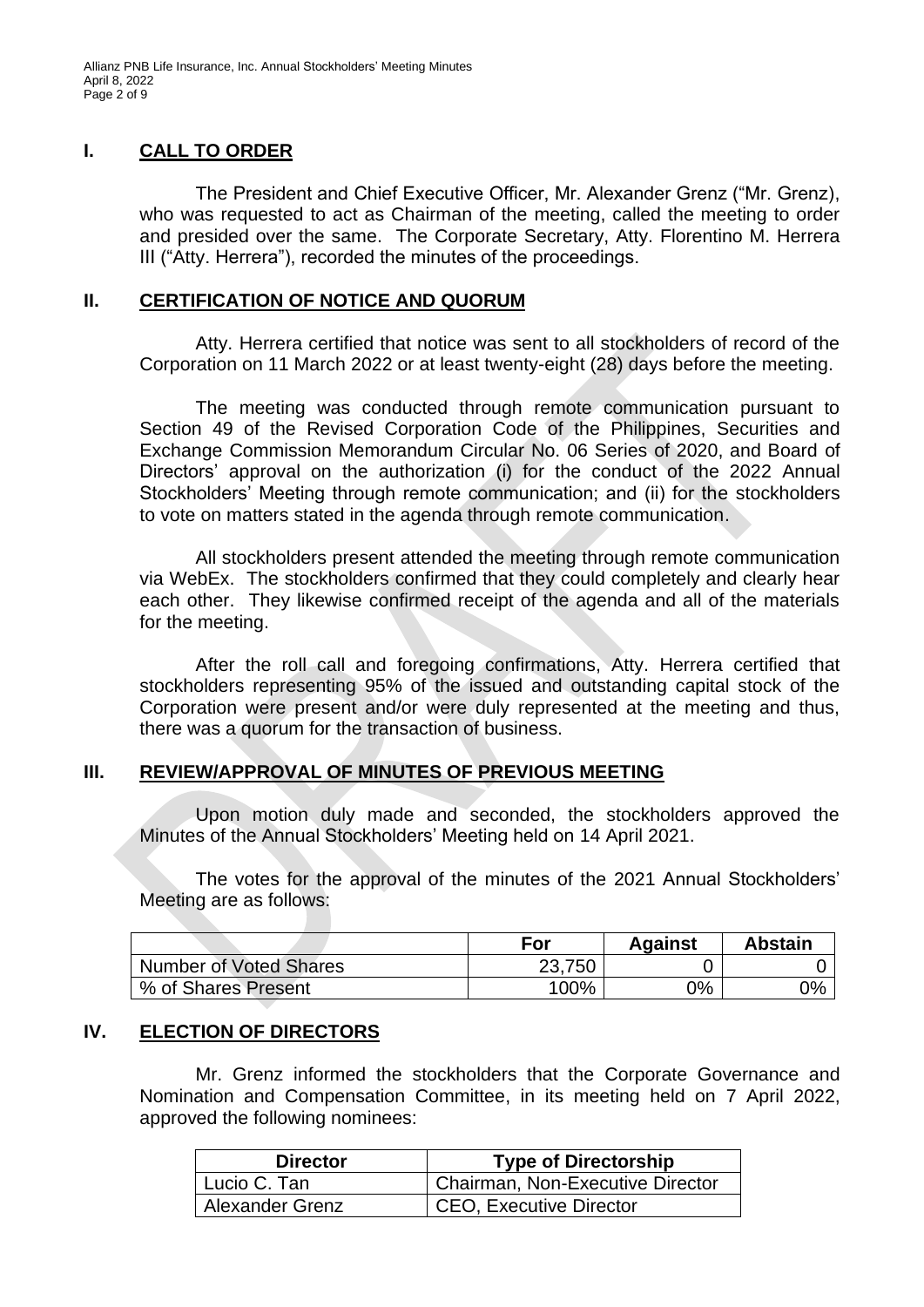| <b>Director</b>        | <b>Type of Directorship</b>   |
|------------------------|-------------------------------|
| Sen Chew Lua           | <b>Non-Executive Director</b> |
| <b>Giulio Slavich</b>  | <b>Non-Executive Director</b> |
| Jose Arnulfo A. Veloso | <b>Non-Executive Director</b> |
| Silvius von Lindeiner  | Lead Independent Director     |
| Federico C. Pascual    | <b>Independent Director</b>   |

Mr. Grenz stated that Mr. Giulio Slavich replaced Ms. Anusha Thavarajah as Allianz SE nominee-director in the Corporation.

Mr. Grenz stated that the nominees are compliant with the (i) number of Board meetings attended, (ii) number of directorships in publicly listed companies and Insurance Commission Regulated Entities, and (iii) Continuing Education/Trainings.

After a brief discussion on the matter, the stockholders, upon motion duly made and seconded, approved the following resolution:

#### **Resolution No. 2022-SH-01**

"**RESOLVED, AS IT IS HEREBY RESOLVED**, that the following persons shall be elected Directors of the Corporation for year 2022- 2023 and shall hold office until such time that their successors shall have been elected and qualified:

- 1. Lucio C. Tan
- 2. Alexander Grenz
- 3. Sen Chew Lua
- 4. Giulio Slavich
- 5. Jose Arnulfo A. Veloso
- 6. Silvius von Lindeiner Independent Director
- 7. Federico C. Pascual Independent Director"

The votes for election of the directors are as follows:

|                        | For    | <b>Against</b> | <b>Abstain</b> |
|------------------------|--------|----------------|----------------|
| Number of Voted Shares | 23,750 |                |                |
| √% of Shares Present   | 100%   | 0%             | 0%             |

#### **V. APPROVAL OF THE AUDITED FINANCIAL STATEMENTS FOR THE PERIOD ENDED 31 DECEMBER 2021**

Mr. Grenz stated that the Audited Financial Statements for the period ended 31 December 2021 was presented for approval to the Corporation's Board, during its meeting held on 8 April 2022 by Mr. Fang Siong Chong, VP-CFO/Treasurer. The Board approved the Audited Financial Statements.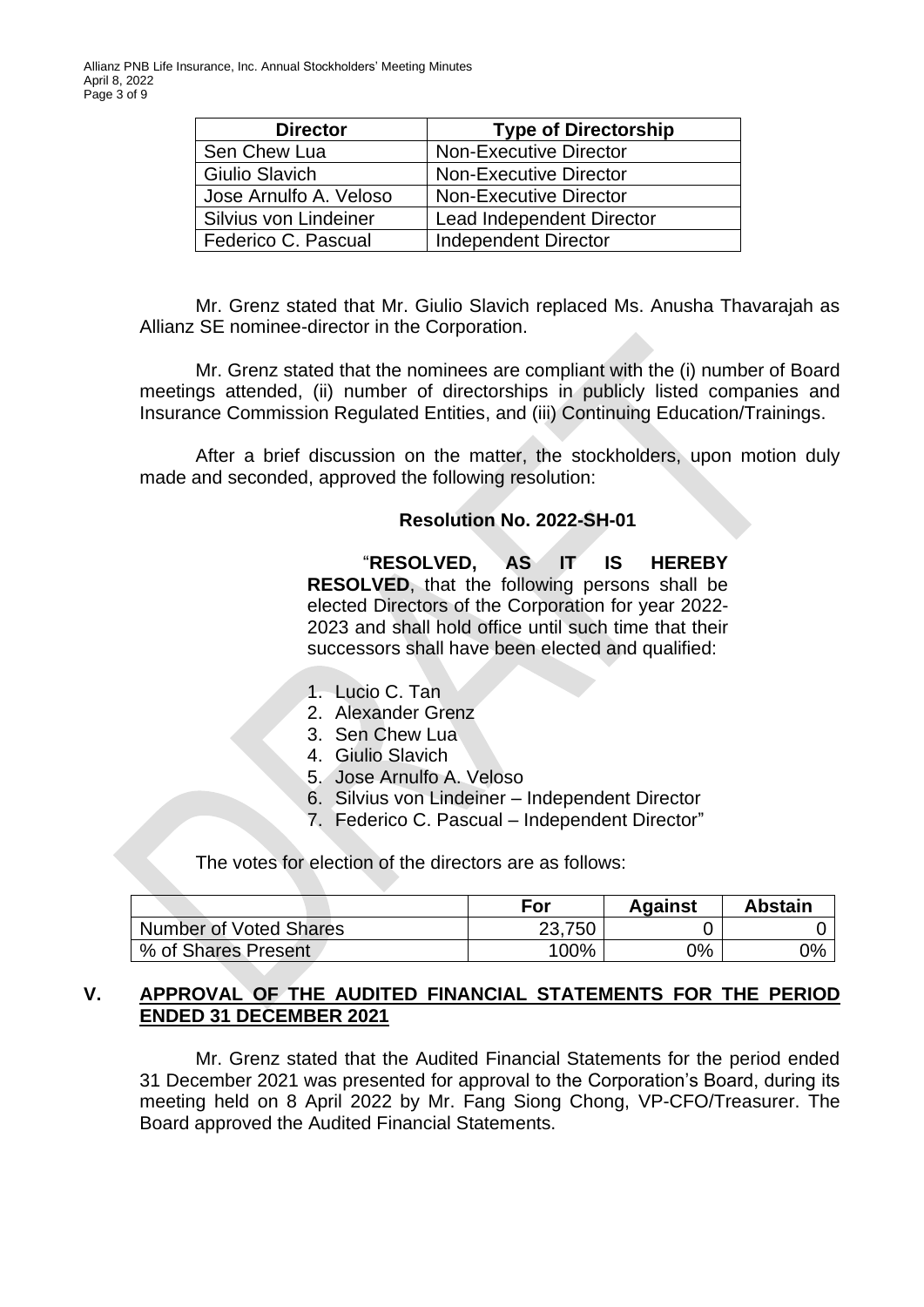After a brief discussion on the matter, the stockholders, upon motion duly made and seconded, approved the following resolution:

#### **Resolution No. 2022-SH-02**

"**RESOLVED, AS IT IS HEREBY RESOLVED**, that the stockholders approve, as it hereby approves the Audited Financial Statements of the Corporation for the period ended 31 December 2021<sup>"</sup>

The votes for the approval of the Audited Financial Statements of the Corporation for the period ended 31 December 2021 are as follows:

|                               | For       | <b>Against</b> | <b>Abstain</b> |
|-------------------------------|-----------|----------------|----------------|
| <b>Number of Voted Shares</b> | 23,750    |                |                |
| % of Shares Present           | $100\%$ . | 0%             | 0%             |

#### **VI. APPOINTMENT OF EXTERNAL AUDITOR**

Mr. Grenz presented for the approval of the stockholders the appointment of PwC (Isla Lipana & Co.) as the Corporation's external auditor.

After a brief discussion on the matter, the stockholders, upon motion duly made and seconded, approved the following resolution:

#### **Resolution No. 2022-SH-03**

"**RESOLVED, AS IT IS HEREBY RESOLVED**, that PwC (Isla Lipana & Co.) is hereby appointed as the external auditor of the Corporation for 2022-2023."

The votes for the appointment of PwC (Isla Lipana & Co.) as the Corporation's external auditor are as follows:

|                               | For    | <b>Against</b> | <b>Abstain</b> |
|-------------------------------|--------|----------------|----------------|
| <b>Number of Voted Shares</b> | 23,750 |                |                |
| % of Shares Present           | 100%   | 0%             | 0%             |

### **VII. RATIFICATION OF CORPORATE ACTS**

Mr. Grenz presented for the approval, confirmation, and ratification of the stockholders all legal acts, resolutions, proceedings of the Board of Directors and of Management, done in the ordinary course of business, from 14 April 2021 to 8 April 2022.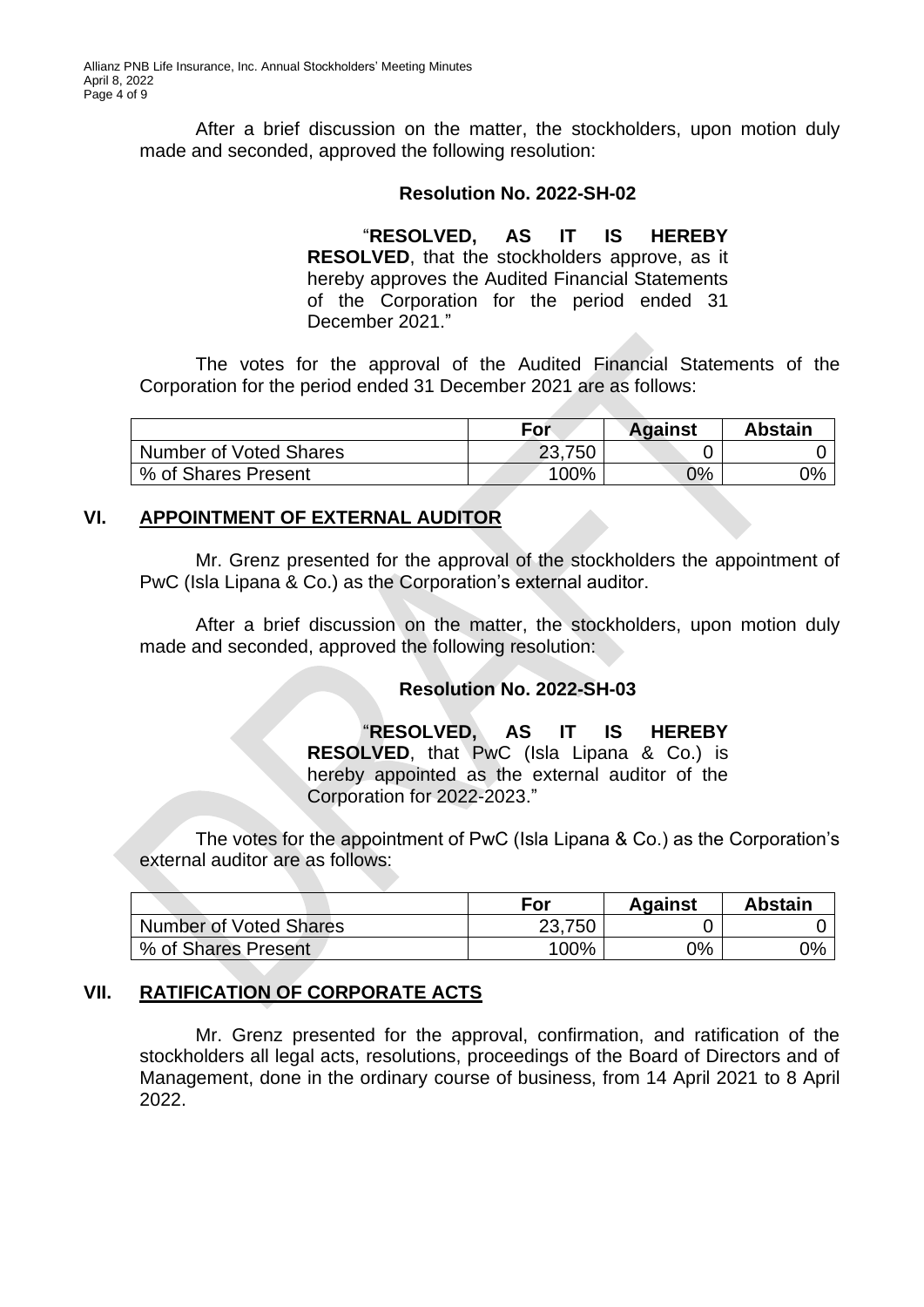After a brief discussion on the matter, the stockholders, upon motion duly made and seconded, approved the following resolution:

#### **Resolution No. 2022-SH-04**

## "**RESOLVED, AS IT IS HEREBY**

**RESOLVED**, that all legal acts, resolutions, proceedings of the Board of Directors and of Management, done in the ordinary course of business from 14 April 2021 to 8 April 2022, be as they are hereby approved, confirmed, and ratified."

The votes for the approval, confirmation, and ratification of all legal acts, resolutions, proceedings of the Board of Directors and of Management, done in the ordinary course of business, from 14 April 2021 to 8 April 2022 are as follows:

|                               | For     | <b>Against</b> | <b>Abstain</b> |  |
|-------------------------------|---------|----------------|----------------|--|
| <b>Number of Voted Shares</b> | 23,750  |                |                |  |
| % of Shares Present           | $100\%$ | $0\%$          | 0%             |  |

#### **VIII. CONFIRMATION OF THE CORPORATION'S MATERIAL RELATED PARTY TRANSACTIONS**

Mr. Grenz presented for the confirmation of the stockholders the material Related Party Transactions ("RPT") of the Corporation with (i) . A summary of the details of the material RPTs is set forth in Annex ''**A**''.

After a brief discussion on the matter, the stockholders, upon motion duly made and seconded, approved the following resolution:

#### **Resolution No. 2022-SH-05**

"**RESOLVED, AS IT IS HEREBY RESOLVED**, that the stockholders confirm, as it hereby confirms the following Material Related Party Transactions:

| <b>Related Parties</b> | Type of | <b>Amount</b> |
|------------------------|---------|---------------|
|                        |         |               |
|                        |         |               |
|                        |         |               |
|                        |         |               |
|                        |         |               |
|                        |         |               |
|                        |         |               |
|                        |         |               |
|                        |         |               |
|                        |         |               |
|                        |         |               |
|                        |         |               |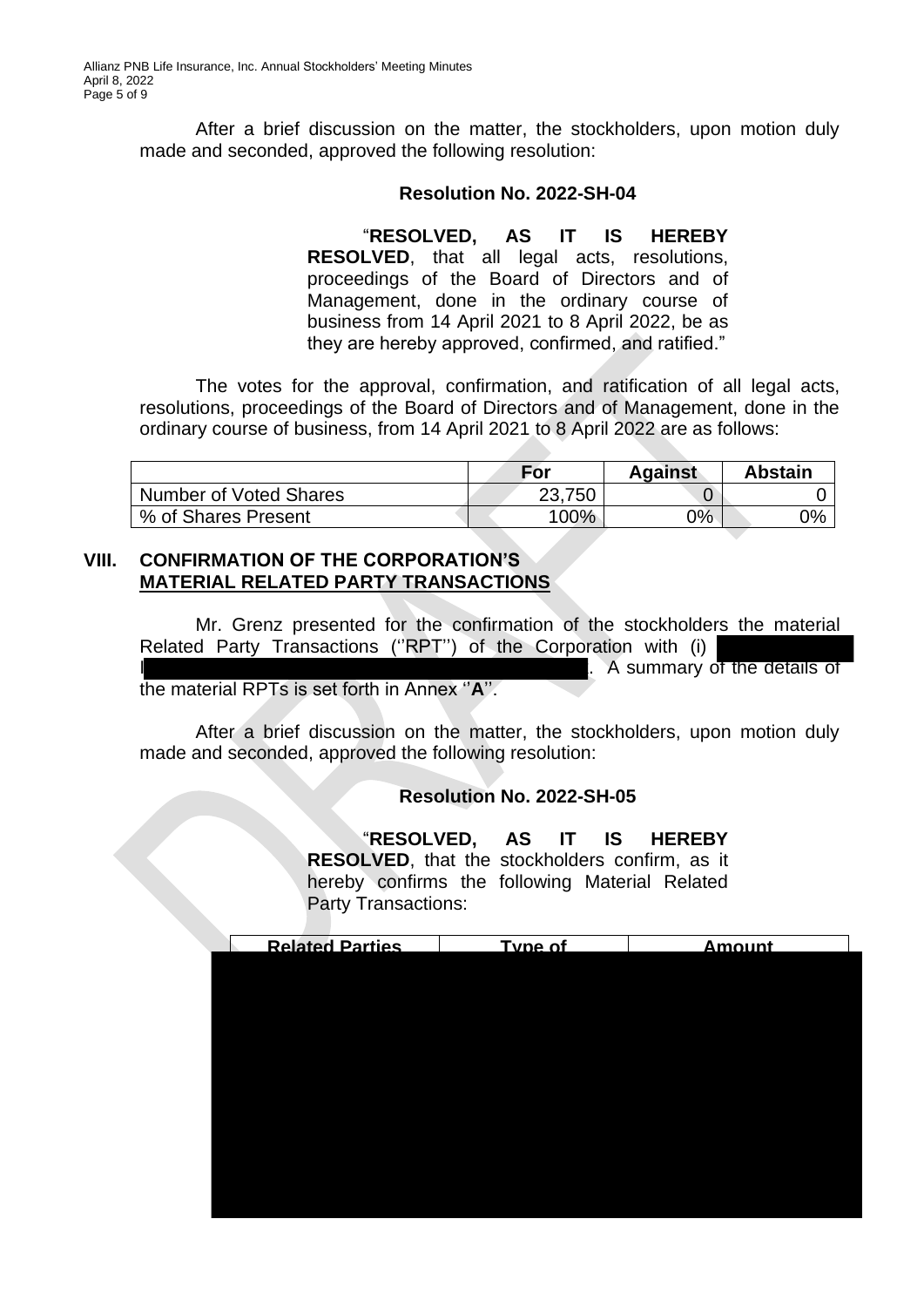

The votes for the confirmation of the material Related Party Transactions of the Corporation with

 $\blacksquare$  as follows:

|                        | <b>For</b> | <b>Against</b> | <b>Abstain</b> |
|------------------------|------------|----------------|----------------|
| Number of Voted Shares | 23,750     |                |                |
| % of Shares Present    | $100\%$    | 0%             | 0%             |

#### **IX. REPORT ON DIRECTOR'S COMPENSATION AND ATTENDANCE**

Atty. Amor M. Datinguinoo (''Atty. Datinguinoo''), VP-General Counsel and Chief Compliance Officer, presented to the stockholders the Report on Directors' Compensation and Attendance in compliance with the Revised Corporation Code of the Philippines.

Atty. Datinguinoo stated that the total compensation of the directors for 2021 amounted to PhP12,226,539.64 which comprised of total per diems amounting to PhP1,492,485.75 and net income bonus amounting to PhP10,734,053.89. She stated that the directors' compensation is reflected in the Audited Financial Statements of the Corporation.

She thereafter presented to the stockholders the Directors' Attendance for the term 14 April 2021 to 11 February 2022, a copy of which is set forth in Annex ''**B**''.

After a brief discussion on the matter, the stockholders, upon motion duly made and seconded, noted the Report on Directors' Compensation and Attendance.

#### **X. ADJOURNMENT**

Mr. Grenz extended his gratitude to everyone for excellent year 2021 and great start in 2022. He also extended his gratitude to the directors for their support in making the Corporation the fastest growing life insurance company in the Philippines which ranked no. 4 in the life insurance industry. He further stated that the Corporation will aspire to improve its rank from rank no. 4 to rank no. 3.

Mr. Grenz asked if there are still other questions and clarifications from the stockholders. After finding that there were none and considering that there are no further businesses to transact, and upon motion duly made and seconded, the meeting was adjourned.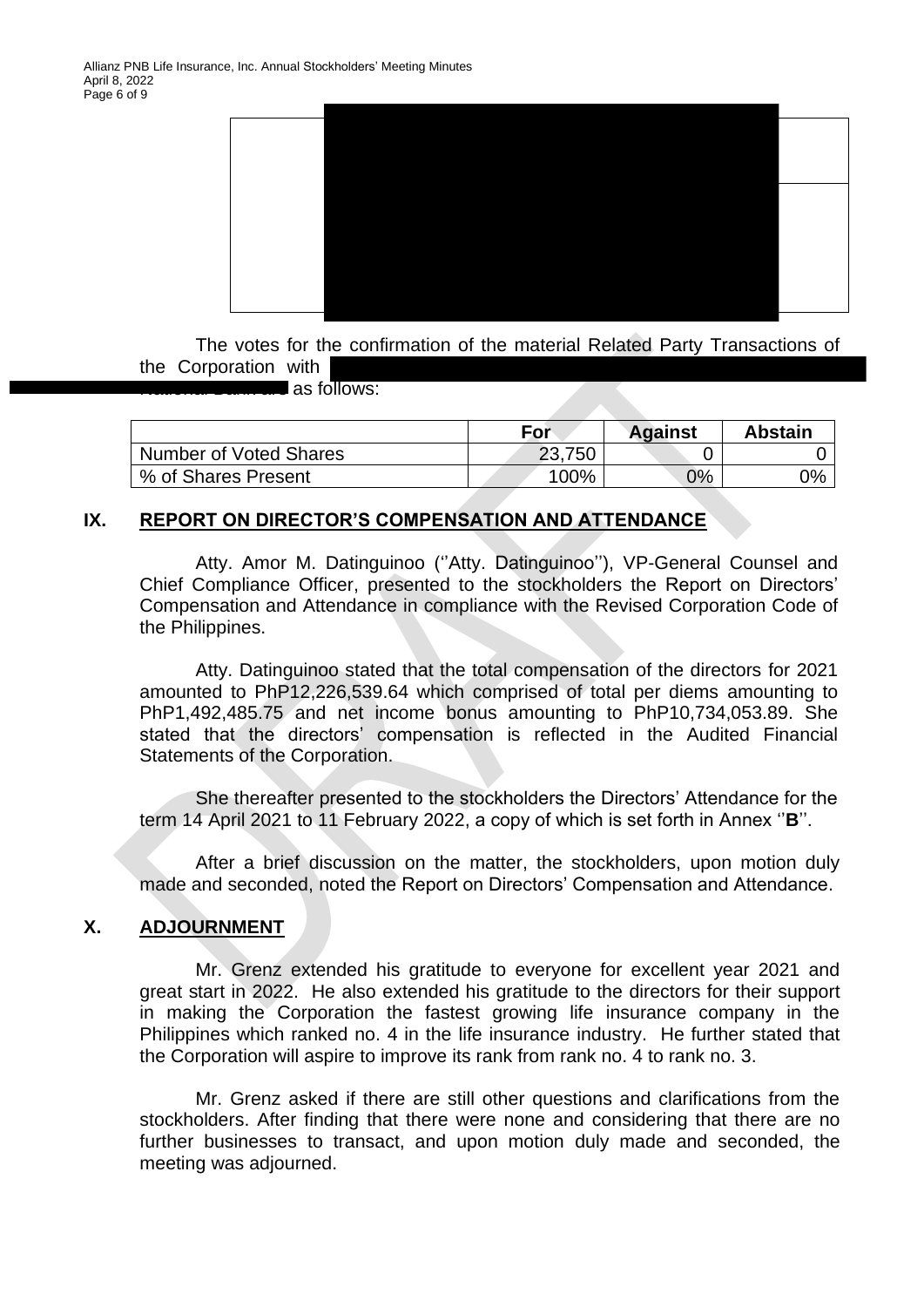**CERTIFIED BY:**

**FLORENTINO M. HERRERA III** Corporate Secretary

**\_\_\_\_\_\_\_\_\_\_\_\_\_\_\_\_\_\_\_\_\_\_\_\_\_\_**

**ATTESTED BY:** 

**MR. ALEXANDER GRENZ** Chairman of the Annual Stockholders' Meeting

**\_\_\_\_\_\_\_\_\_\_\_\_\_\_\_\_\_\_\_\_\_\_\_\_\_\_**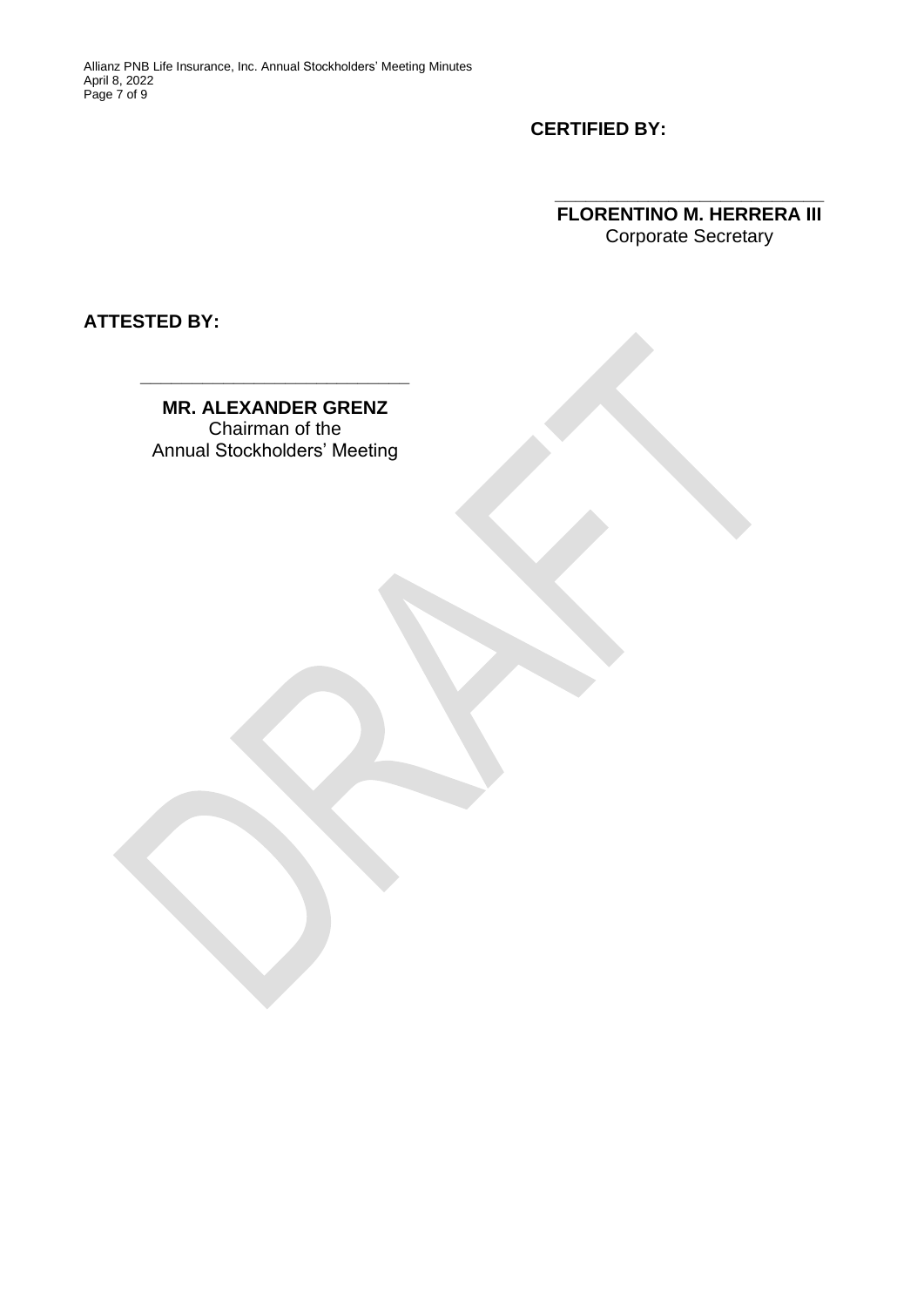## **ANNEX ''A''**

# **MATERIAL RPTs FOR 2021**